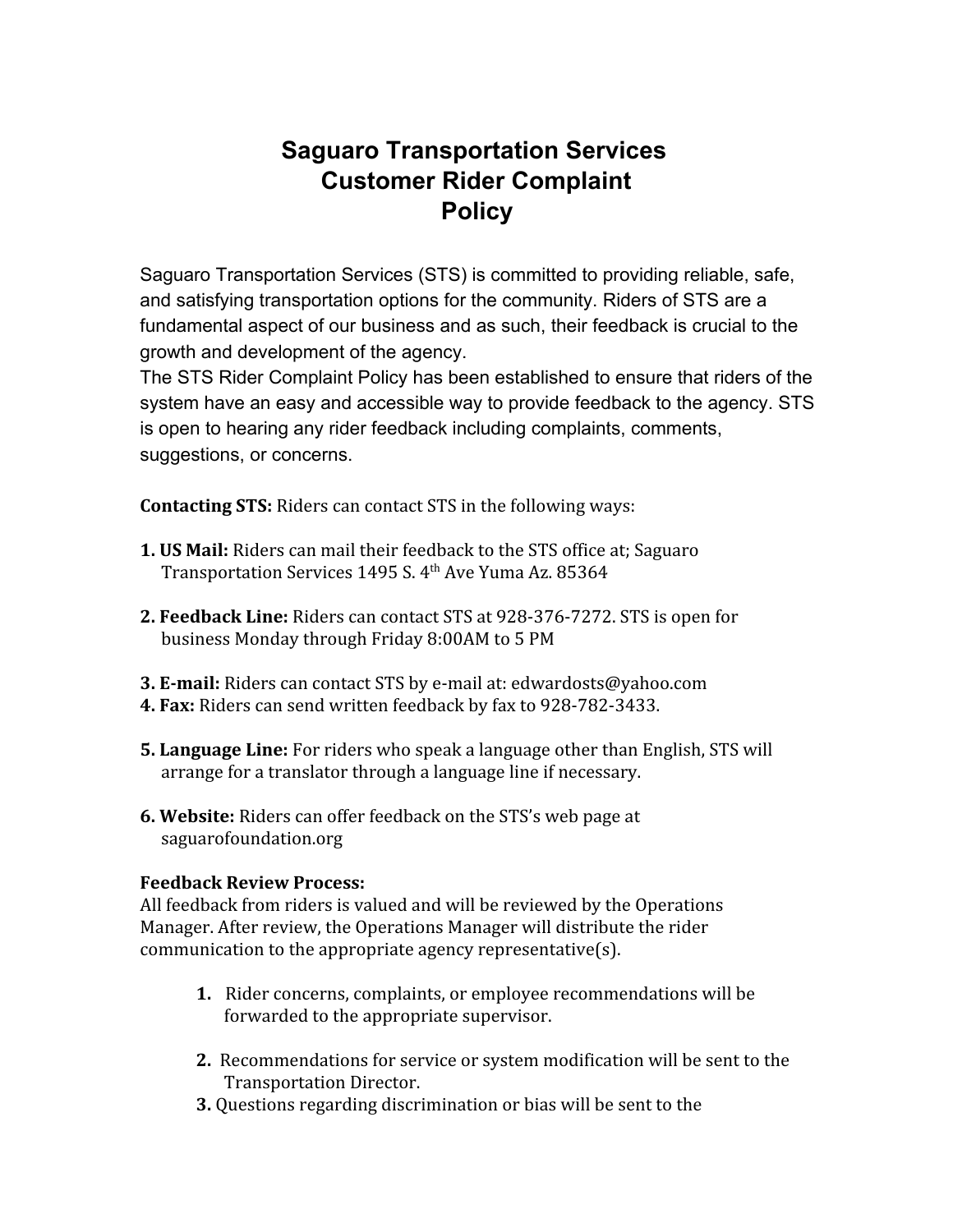Transportation Director.

#### **Feedback Acknowledgement:**

Anyone who submits a comment, complaint, or service suggestion to STS shall receive a response provided they give legible contact information.

\_Feedback sent via mail or fax will receive with a response within ten **business** days.

\_E-mail, phone, or web-originated messages will be returned seven **business** days.

#### **Rider Appeals Process:**

Any person who is dissatisfied with the response they receive from STS is welcome to appeal the decision. A review team consisting of the Executive Director, Transportation Director, the Operations Manager, and Member(s) of the Board of Directors and will review rider appeals.

**Information about Policy:** Information about the Rider Complaint Policy, including how to submit a complaint, will be made available to riders:

- 1. On comment cards available on all transportation vehicles
- 2. At the main office
- 3. On the website

## **Reporting:**

The Executive Director shall compile a summary of rider responses for the board, staff, and employees for use in reviewing and evaluating service.

## **Tracking:**

STS shall maintain a tracking system for all feedback from riders that provides a unique identification of each rider communication and allows ready access to information on the status of the comment at any time.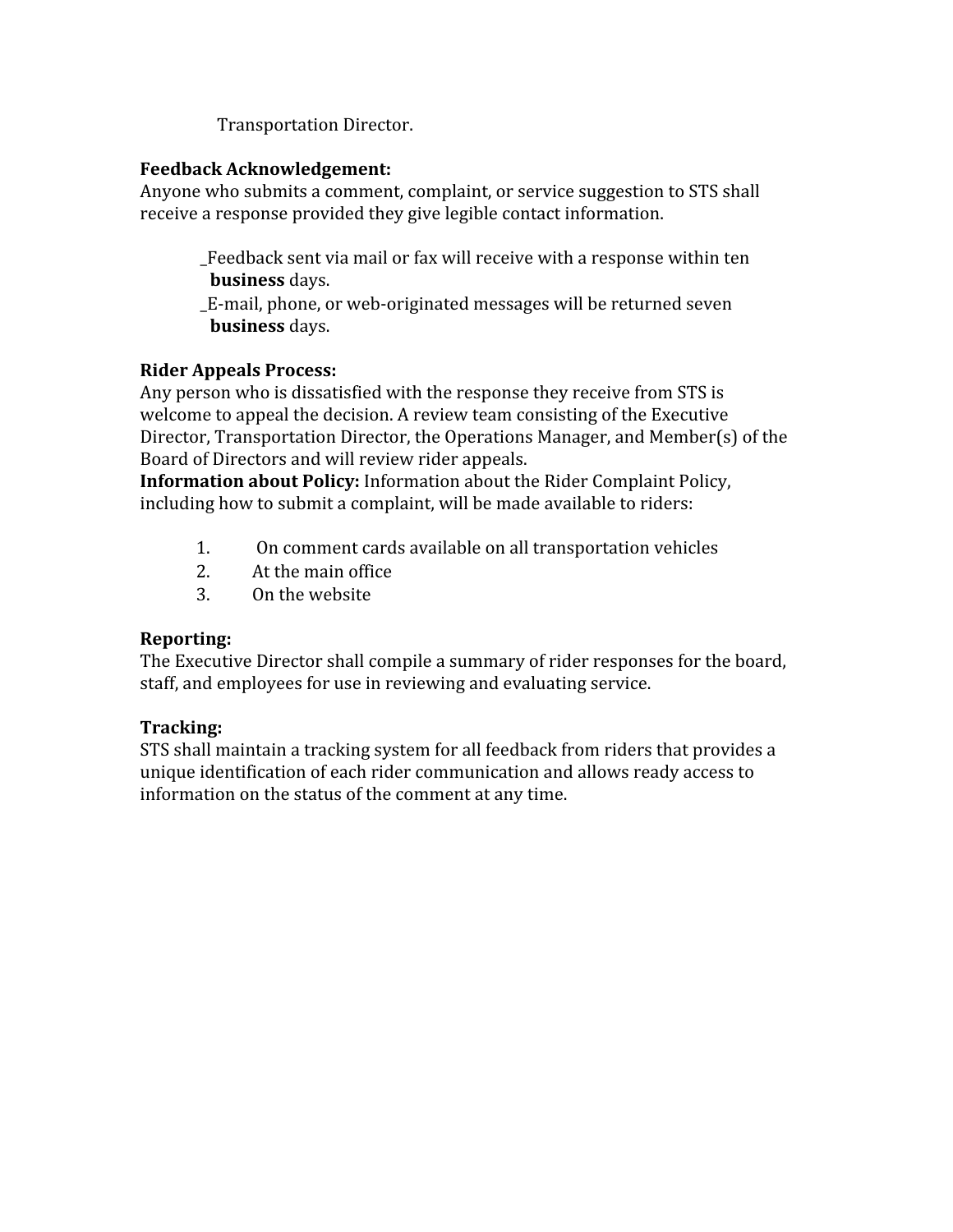# **Saguaro Transportation Services STS**

 $\blacksquare$ 

 $\overline{\phantom{a}}$ 

| Name:                                                    |
|----------------------------------------------------------|
| Address:                                                 |
| City/State/Zip:                                          |
| Work Phone: Home Phone:                                  |
| E-mail address:                                          |
| Nature of Comment: Suggestion Compliment Complaint Other |
| Date of Incident:                                        |
| Time of Incident: ___________ AM / PM                    |
| <b>Bus Number:</b>                                       |
| Location of Incident (Include nearest cross streets):    |
| <b>Employee Name:</b>                                    |